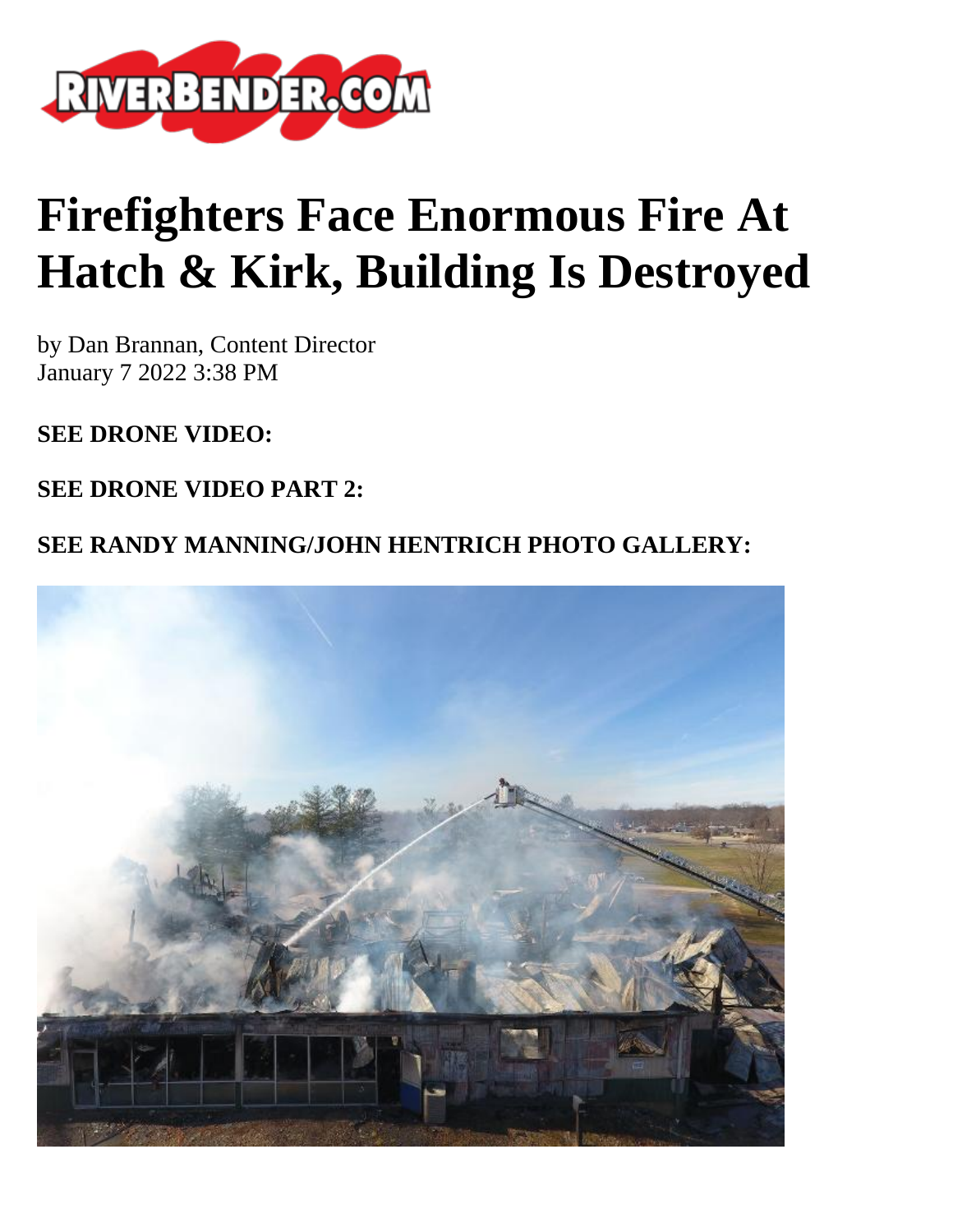ALTON - Multiple fire agencies battled a destructive fire at Hatch & Kirk at 4758 Humbert Road, Alton, on Friday morning. The building was destroyed by a massive fire.

The call came out around 9:15 a.m. Friday, Godfrey Fire Protection District Chief Eric Cranmer said.

Chief Cranmer added that the initial call Friday was there had been a chemical explosion in the area along Humbert Road. Firefighters responded to witness light smoke at the scene and everyone was out of the Hatch & Kirk building. Quickly, the fire spread across the entire building and Chief Cranmer said multiple barrels of solvent caught fire.

Two alarms were called and Wood River brought its aerial truck. Brighton, Fosterburg, and Alton also responded with an aerial truck. Blackjack, Mo., fire department brought a third aerial truck because of the difficulty of the blaze, the chief said.

Chief Cranmer projected around 10 people were inside the building at work when the fire was discovered, but thankfully, all were able to get to safety. Firefighters battled terribly cold weather conditions in the teens and did their best to contain the fire, which was very difficult, the chief said.

Chief Cranmer contended all the firefighters who responded and fought valiantly to get the fire under control. He said three buildings on the property were saved from destruction because of the group's firefighting efforts.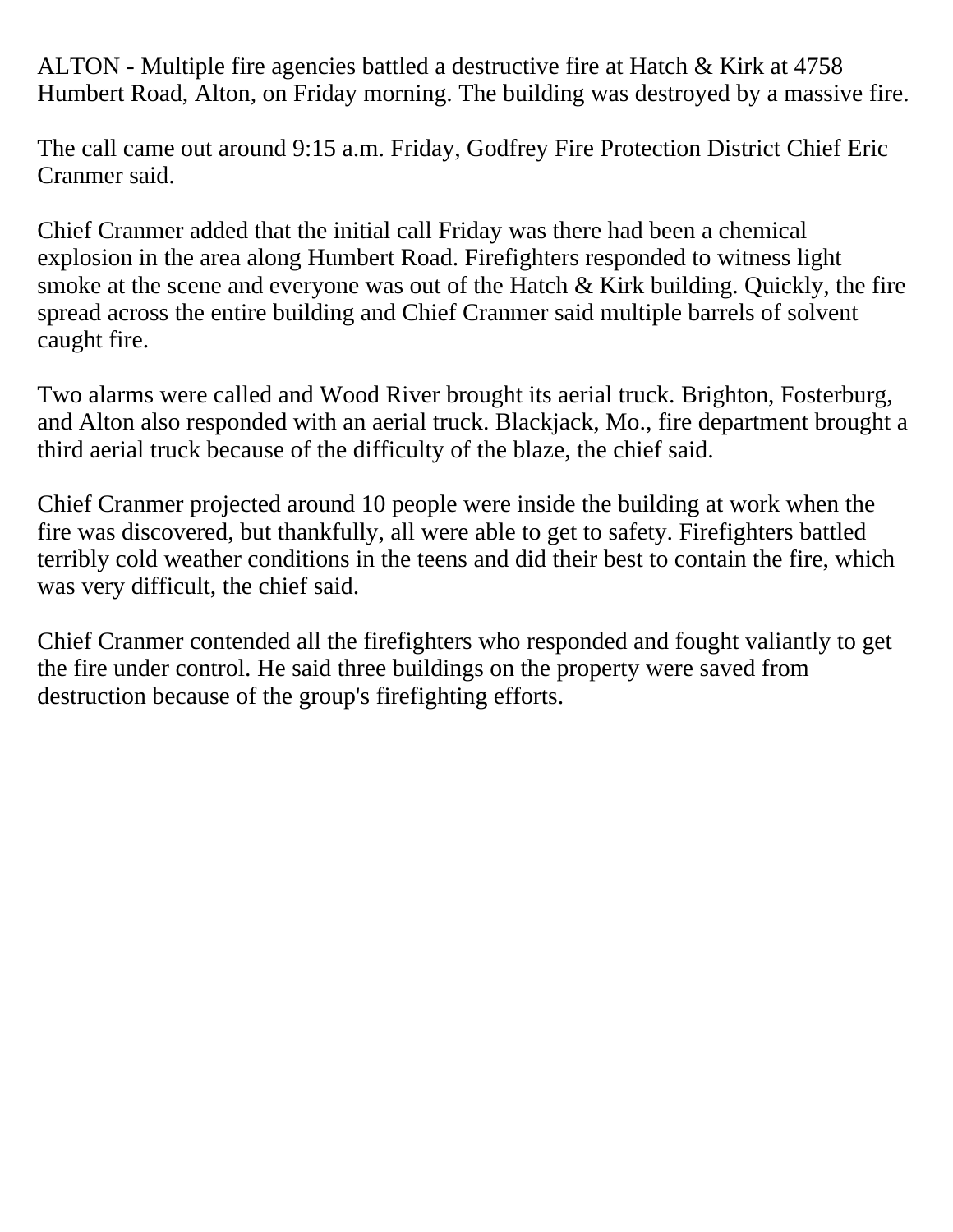